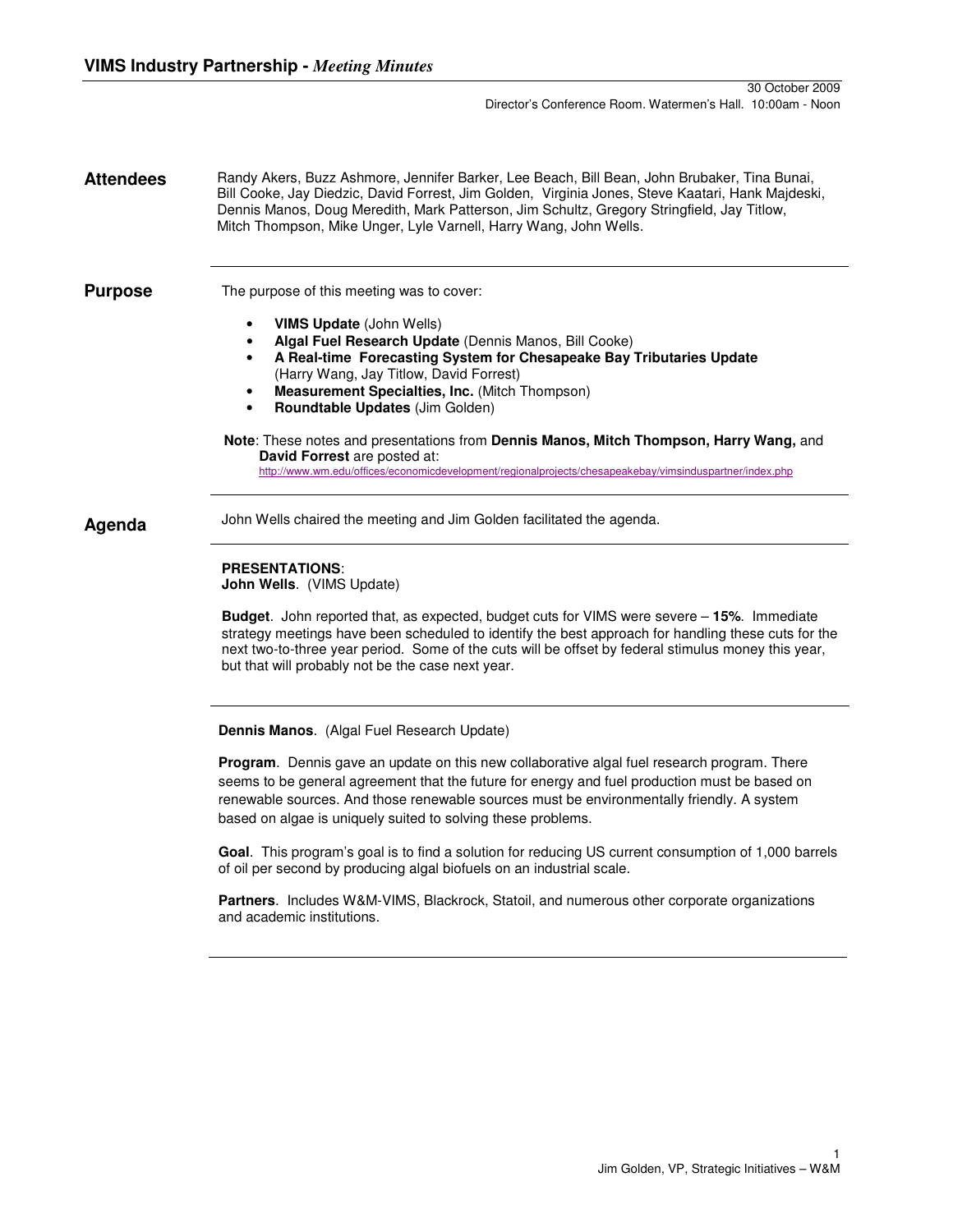# **Agenda**, cont. **PRESENTATIONS**:

## **Advantages of Using Algae.**

- High oil content and capacity to turn pollution into fuel.
- Simplicity. Low labor costs due to automated production methods available. Requires little filtration.
- Adaptable and resilient. Algae grow in vast quantities in nature and the diverse populations provide stability.
- Contains multiple biochemical components that can be extracted to produce numerous biofuels products – lipids into biodiesel; other organic material into methane, ethanol, butanol; and inorganic minerals into fertilizer.
- Fast growing and located worldwide. This can help to attract more global partners who will benefit as well.

**Advantages of Algal Turf Scrubber (ATS) Method.** It is already in commercial operation – simple design, low cost, uses natural algae, low risk of infection. Dennis introduced **Bill Cooke**, W&M Physics participant, who is working with VIMS and fellow physics professor **Gene Tracy** to develop a water-based system to deploy in the York River. Other partners are working on processing the material into fuels.

**Discussion.** Participants asked about potential conflicts over use of water for future farms and the impacts of withdrawing large volumes of algae from the water system. **Mike Unger** noted that we are a long way from any problem with having too little algae, and in fact we are investing heavily to reduce nutrients from non-point sources.

**Next Steps**. The group is seeking funding from other partners to sustain the effort into future phases.

## **Harry Wang, Jay Titlow, David Forrest**.

(A Real-time Forecasting System for the Chesapeake Bay Tributaries)

**Introduction**. Harry introduced Jay and David as part of this collaborative research effort to create a real-time forecasting system for the Chesapeake Bay tributaries. The wind data forecasts provided by Weather Flow now allow Harry's team to move into real-time surge forecasting.

### **Jay Titlow**, Weather Flow

**Background**. Weather Flow, http://www.weatherflow.com , provides wind data for a variety of uses.

Jay explained that WeatherFlow provides wind forecasting models that have had multiple applications such as the recreational industry, terrorism preparedness, and hurricane modeling. Their models are also used by the Coast Guard, naval bases and local weather services. Their Regional Atmospheric Modeling System (RAMS) supplements data available from the weather service. The most difficult modeling challenge is at the air-sea interaction in coastal areas. They currently provide 30-hour wind forecasts. The company has locations in Massachusetts, Poquoson, and Orlando. Weather Flow has accumulated **20 years of Chesapeake Bay wind data**.

### **David Forrest,** VIMS

David discussed the Eulerian Lagrangian Circulation (ELCIRC) grid for the East Coast. The hydraulic models are driven by wind data. National wind scale models have to be linked to the hydraulic models using interpolation tools. Metadata from local models are used to develop the interpolation tools. Hindcast runs using prior wind data are supplemented with wind forecast data to develop surge forecasts. There are challenges with the size of the data set required and with the standardization of output data.

**Discussion. Jay Diedzic** suggested contacting **insurance companies** as potential partners. He asked if wave height forecasting is possible. The answer is that is a next step.